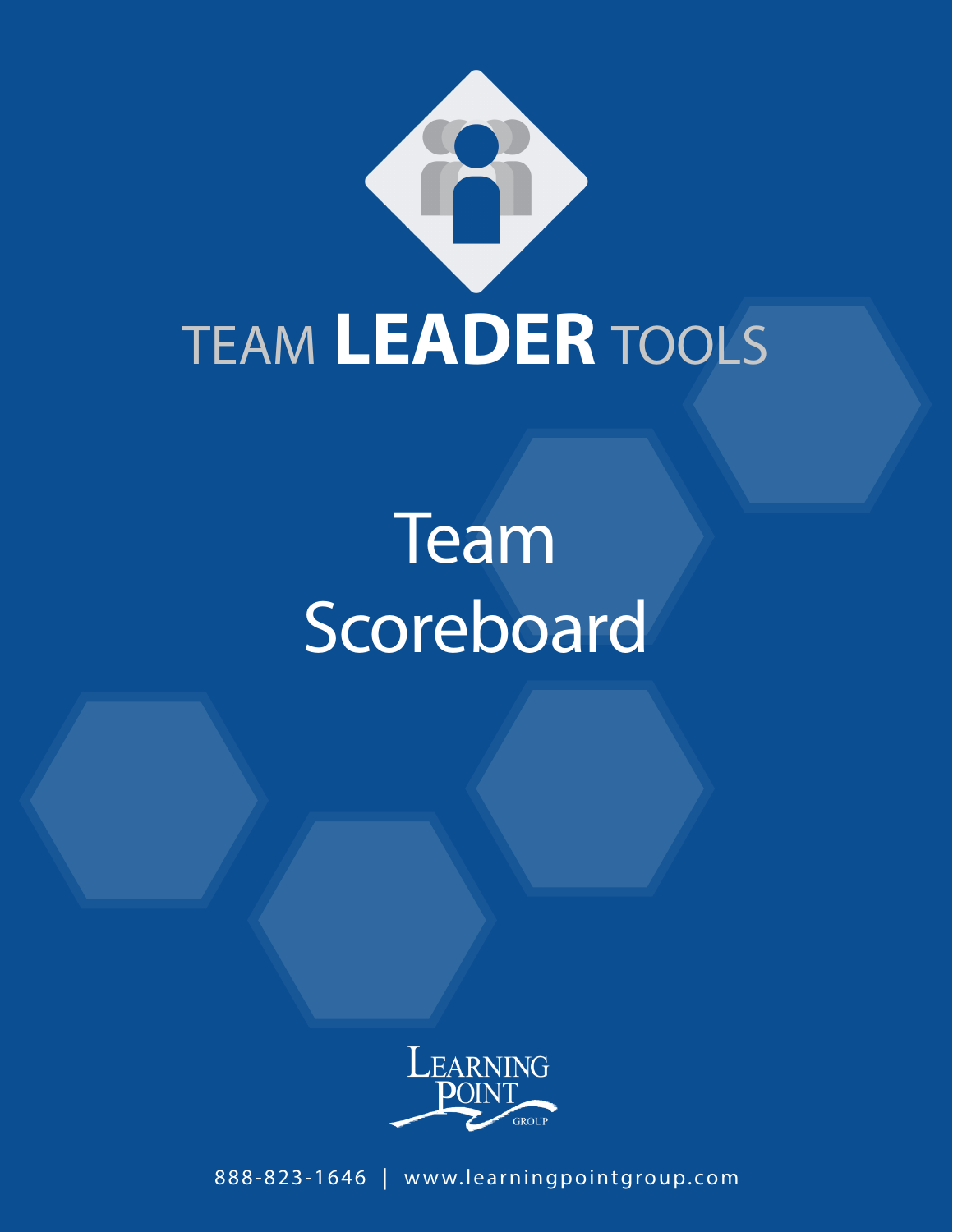### **Team Scoreboard Overview**

#### **What and Why**

The team scoreboard is a tool that enables a team to visually see how well they are doing on a daily basis. It can also be used to organize team information regarding scheduling, training, problem solving, and communication. Team scoreboards may vary in their configuration and placement depending on the needs and objectives of a given team.

Teams and team members need to know how well they are doing. They need to know, real-time, whether they are "winning" or "losing" so that they can adjust accordingly.

#### **How**

The following key actions can help you lead your team to understand, design, implement, and use a team scoreboard.

- 1. Help your team learn and embrace the Team Scoreboard idea and how it can be applied to your team.
- 2. Guide your team in a discussion on how to design a scoreboard specifically for your team.
- 3. Help your team build and implement the scoreboard.
- 4. Lead your team in using the scoreboard on a daily basis.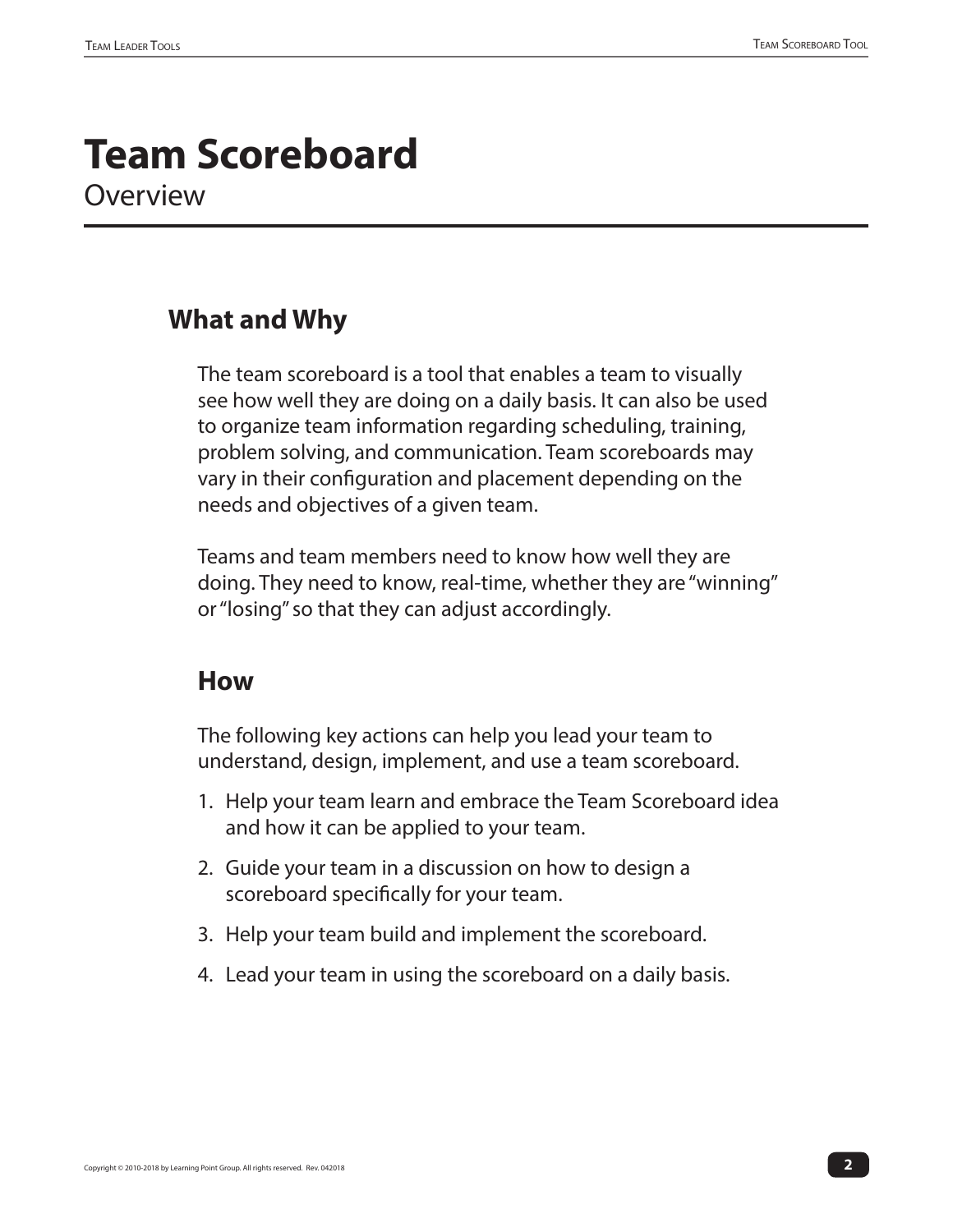

## **Team Scoreboard** Design Principles

#### **YOUR TEAM SCOREBOARD SHOULD BE:**

**1. VISUAL**

It should visually display and communicate the team's priority goals and progress in meeting those goals. It should be 80% pictures and graphs and 20% words.

#### **2. ACCESSIBLE**

Ideally, team members should be able to see the scoreboard from where they work everyday. The scoreboard should be the focal backdrop for the team meetings.

#### **3. RELEVANT**

The scoreboard should show measurable progress on the goals that matter most to the team.

#### **4. CURRENT**

The information on the scoreboard should be up-to-date and real-time.

#### **5. SIMPLE**

The information should be narrowed down to the top 3 to 5 most important measures for the team. The idea is to create focus.

#### **6. OWNED BY TEAM**

This scoreboard is a team success tool. It is for the team, not for management. The team should take ownership for results that are posted and how they are posted.

#### **TEAM SCOREBOARD CHECKLIST**

- 1. Does our team know whether it is currently *wining* or *losing?*
- 2. Does our team have an adequate system to keep score?
- 3. Does our scoreboard communicate the team's top priority goals?
- 4. Does our scoreboard display relevant and current information on how well the team is doing to meet those goals?
- 5. Does our scoreboard inform the team of important updates or issues that need to be addressed?
- 6. Does the scoreboard help to keep the team focused, motivated, and committed to team success?
- 7. Does the scoreboard help the team coordinate work schedules?
- 8. Does the scoreboard help facilitate team collaboration, problem solving, and project planning?
- 9. Does the scoreboard help coordinate team training plans and schedules.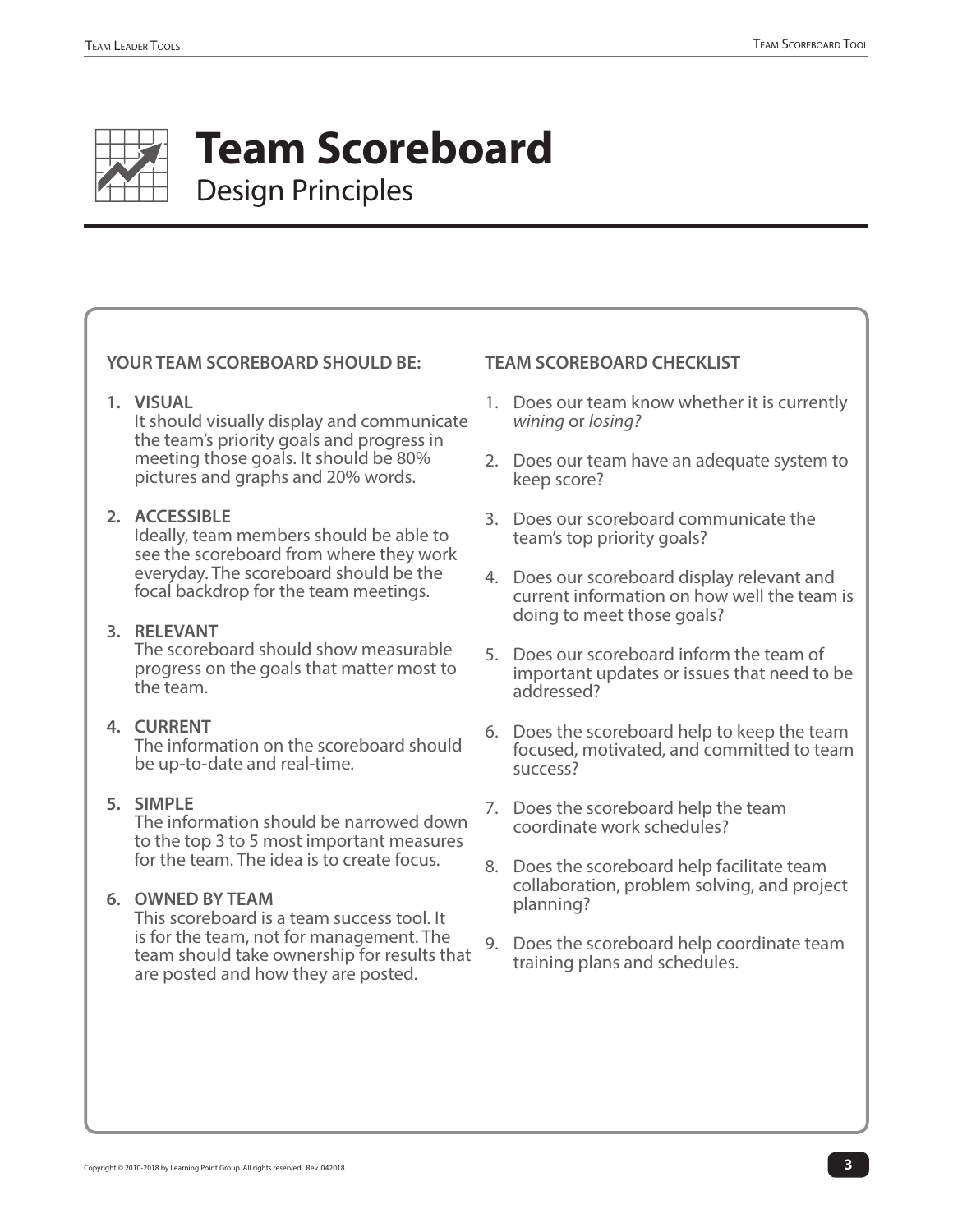

## **Team Scoreboard**  Example

| <b>Team Scoreboard</b><br>Example |                                                                     |                |                                      |                 |                         |         |           |     |           |                      |                |           |           |                |               |                      |                 |
|-----------------------------------|---------------------------------------------------------------------|----------------|--------------------------------------|-----------------|-------------------------|---------|-----------|-----|-----------|----------------------|----------------|-----------|-----------|----------------|---------------|----------------------|-----------------|
| <b>Actions</b>                    | Date<br>Who                                                         |                |                                      |                 |                         |         |           |     | Issues    |                      |                |           |           |                |               |                      |                 |
|                                   | Action Item                                                         |                |                                      |                 |                         |         |           |     |           |                      |                |           |           |                |               |                      | <b>Training</b> |
|                                   |                                                                     | PEOPLE         |                                      |                 | 110                     | 6       | 8.7       | 5   | <b>LN</b> | 8.5                  | 105            | <b>LN</b> | 8.4       | 312            | $\frac{9}{2}$ | 8.53                 |                 |
|                                   |                                                                     |                | Ideas Submitted<br>Present Points    | Employee Rating | 100                     | LŊ      | 8.5       | 100 | LN.       | 8.5                  | 100            | S         | 8.5       | 300            | 15            | 8.5                  |                 |
|                                   | Change requires leadership. Leadership is a choice. Choose to lead. |                | Raw Mtrl Yield %<br>Project \$ Saved |                 | 93%                     | \$150   |           | 87% | \$65      |                      | 94%            | \$210     |           | 91%            | \$425         |                      |                 |
|                                   |                                                                     | <b>COST</b>    |                                      |                 | 92%                     | \$250K  |           | 92% | \$250K    |                      | 92%            | \$250K    |           | 92%            | \$750K        |                      |                 |
| Production Scoreboard             |                                                                     | <b>SERVICE</b> | Good Squares<br>Downtime %           | Line Speed      | 93%                     | 7%      | <b>၈</b>  | 89% | 6%        | $\triangleright$     | 92%            | 4%        | $\infty$  | 91%            | 0.06          | 24                   |                 |
|                                   |                                                                     |                |                                      |                 | 90%                     | 5%      | $\Box$    | 90% | 5%        | $\sigma$             | 90%            | 5%        | $\infty$  | 90%            | 5%            | G                    |                 |
|                                   |                                                                     | QUALITY        | Good/Total<br>Seconds                |                 | $\overline{\mathbf{u}}$ | 90%     |           | N   | 91%       |                      | $\overline{a}$ | 89%       |           | 28             | 90%           |                      |                 |
|                                   |                                                                     |                |                                      |                 | $<10$                   | 88%     |           | 10  | 88%       |                      | $<10$          | 88%       |           | $\frac{30}{5}$ | 88%           |                      | Themes          |
|                                   |                                                                     | SAFETY         | Near Misses<br>Audit Score           | Recordables     | m                       | 28      | $\bullet$ | ဖ   | 23        | $\mathbf{\tilde{c}}$ | $\mathbf{z}$   | 29        | $\bullet$ | $\mathbf{H}$   | 26.67         | $\mathbf{\tilde{z}}$ |                 |
|                                   |                                                                     |                |                                      |                 | $\frac{5}{5}$           | 25      | $\vec{v}$ | 5>  | 25        | $\vec{c}$            | 5>             | 25        | $\vec{c}$ | $15$           | 25            | $\frac{3}{5}$        |                 |
|                                   |                                                                     |                |                                      |                 |                         | Shift A |           |     | Shift B   |                      |                | ShiftC    |           |                | Total         |                      |                 |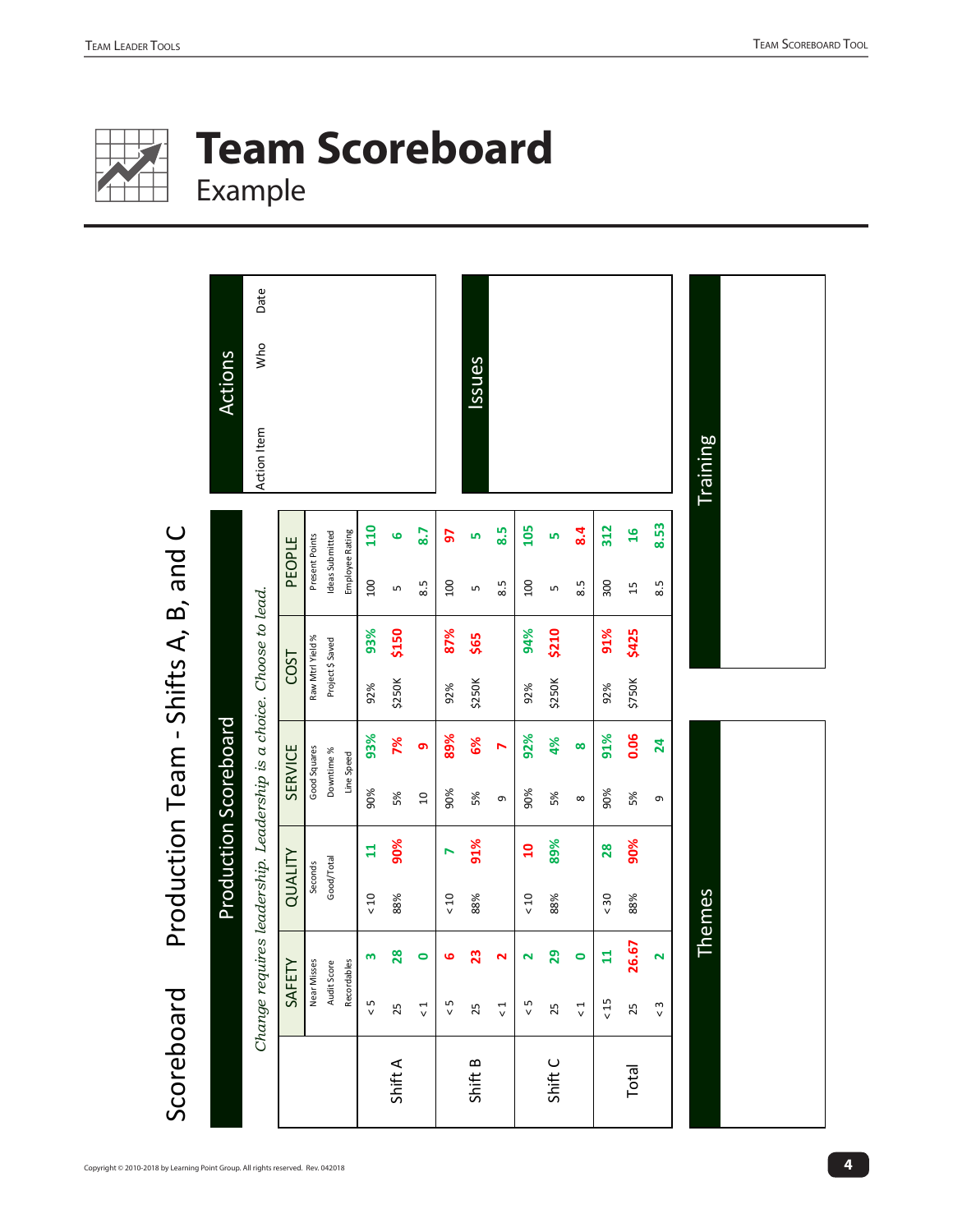

## **Team Scoreboard**

Discussion Worksheet

#### **TEAM SCOREBOARD DISCUSSION**

Use this worksheet as a template for holding a team discussion on the value of a team scoreboard, how to design one, how to implement one, and how to use one on a daily basis.

| <b>TEAM DISCUSSION</b>                                                                                                                          | <b>TEAM NOTES</b> |
|-------------------------------------------------------------------------------------------------------------------------------------------------|-------------------|
| Here are a few questions to<br>consider when discussing team<br>scoreboards:                                                                    |                   |
| • What is a scoreboard?                                                                                                                         |                   |
| • How can the team scoreboard idea<br>be useful to our team?                                                                                    |                   |
| • How can we best apply the<br>scoreboard principles:<br>- Visual<br>- Accessible<br>- Relevant<br>- Current<br>- Simple<br>- Owned by the team |                   |
| • How should we configure the<br>scoreboard?                                                                                                    |                   |
| • How can we best build and<br>implement the scoreboard?                                                                                        |                   |
| • How will we use the scoreboard on<br>a daily basis?                                                                                           |                   |
| • How will we update and maintain<br>the scoreboard?                                                                                            |                   |
|                                                                                                                                                 |                   |